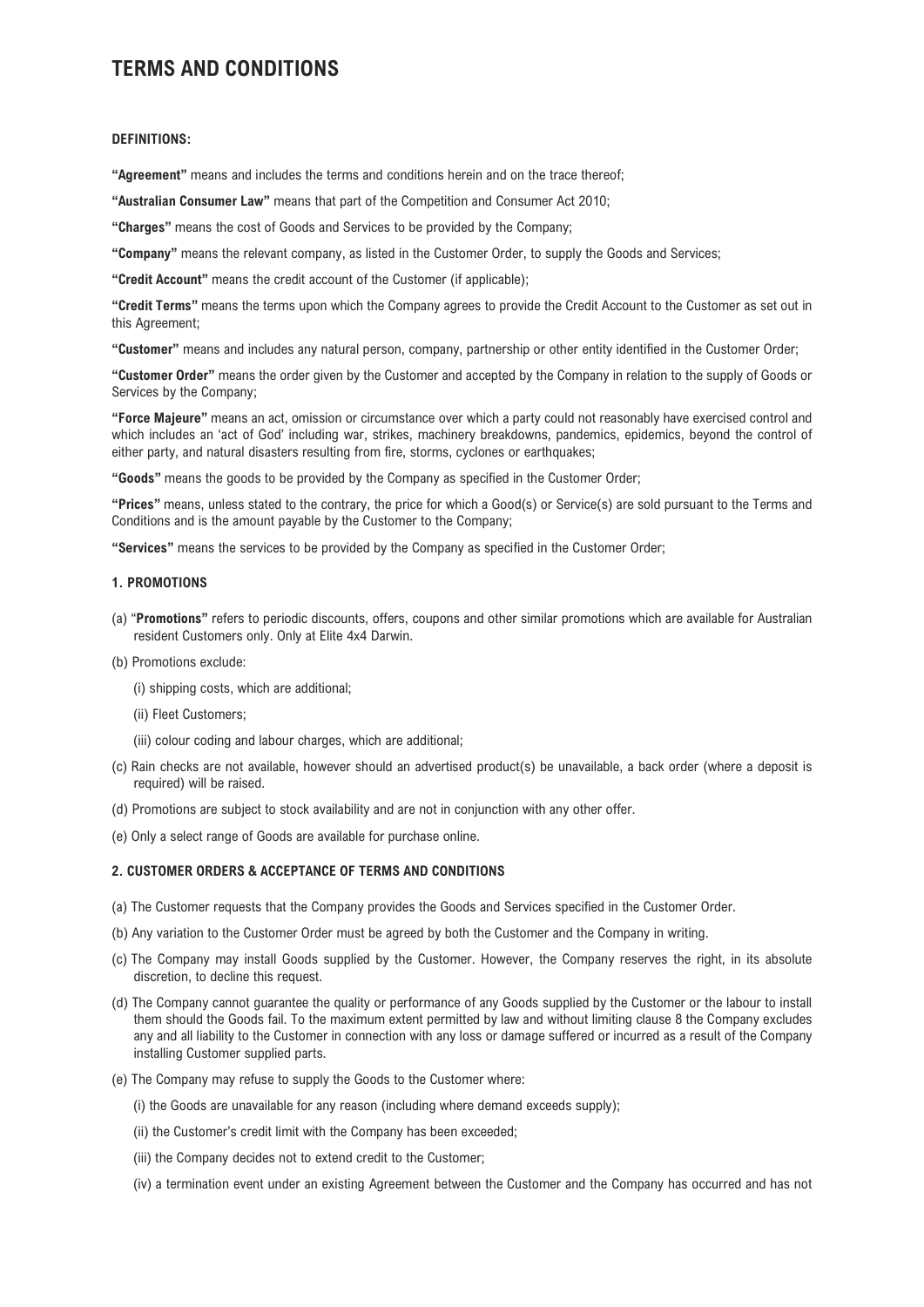been remedied;

- (v) any circumstances arising that are beyond the Company's control, including industrial action.
- (f) Customer Orders cannot be varied or cancelled after the manufacturing of any made to order Goods, or the customisation of any Goods for the Customer has commenced.
- (g) The Customer acknowledges being provided the opportunity to read the terms and conditions before proceeding with the Customer Order. The Customer proceeding with the Customer Order constitutes the Customer's acceptance of these terms, and any additional terms that may be contained within the Company's pricelist or quotations, pursuant to which the Customer Order is given.
- (h) Terms and conditions may only be amended with the written consent of the Company. Any statements within the Customer's documentation stating the Customer's terms and conditions prevail are hereby expressly excluded.

## 3. PRICE AND PAYMENT

- (a) All references to '\$' are in Australian dollars.
- (b) Prices are subject to change without notice, list and retail prices are recommended only.
- (c) Prices for Goods may vary from those initially quoted by the Company. The Company reserves the right to vary any of the prices quoted to the Customer:
	- (ii) to conform to the Company's pricelist as at the date of dispatch of the Goods, with exception to existing orders accepted by the Customer;
	- (ii) due to implementation of any requests by the Customer for changes in delivery schedules, quantities, designs or specifications or similar requests:
	- (iii) due to delays caused by any instruction of the Customer or by any failure of the Customer to provide adequate information or instructions;
	- (iv) if a particular model of a Good has been replaced by a new model, the Company may, after consultation with the Customer, supply the new model instead of the old model, and the price and terms will be those applicable to the new model.
- (d) The Customer will pay to the Company the Charges on the due date specified by the Company.
- (e) In the event that this Agreement provides for a Credit Account, then the Credit Terms shall also apply to the payment of any amounts owing by the Customer to the Company under this Agreement.
- (f) The Customer acknowledges (unless stated to the contrary) that the prices quoted for Goods and Services sold pursuant to this Agreement are exclusive of GST and any other taxes, duties, tariffs, imposts or fees and exclusive of warehouse, freight and insurance charges which shall be the responsibility of the Customer.
- (g) Agreed discounts, rebates and allowances to which the Customer is entitled, are credited to the Customer by the Company. In no circumstances is the Customer permitted to deduct any discount, rebate or allowance from monies owing by it to the Company.
- (h) Special order and Goods especially procured by the Company are subject to a 50% deposit to be applied to the value of the Customer Order, excluding labour charges, and is payable at the time of acceptance of the Customer Order.
- (i) The title of Goods remains with the Company until paid for in full.

## 4. TRANSPORT

- (a) The Customer is responsible for all transportation costs. The Company does not accept responsibility for transport failures or delays or losses due to handling and such matters shall be the responsibility of the Customer and the transportation company.
- (b) Unless otherwise agreed with the Company, the Customer is responsible for their own transport arrangements and the Company will comply with the directions of the Customer in this regard.
- (c) Unless carriage of the Goods is agreed, in writing, to be the responsibility of the Company, the Customer (or its freighter) bears all risk to the Goods whilst in transit and is responsible for insurance coverage.

# 5. DELIVERY & ACCEPTANCE OF GOODS

- (a) The Customer will pay all freight/shipping costs and insurance to deliver the Goods to the Customer's premises.
- (b) In the event that the Customer specifies a delivery date, the Company shall use its best endeavours to comply with the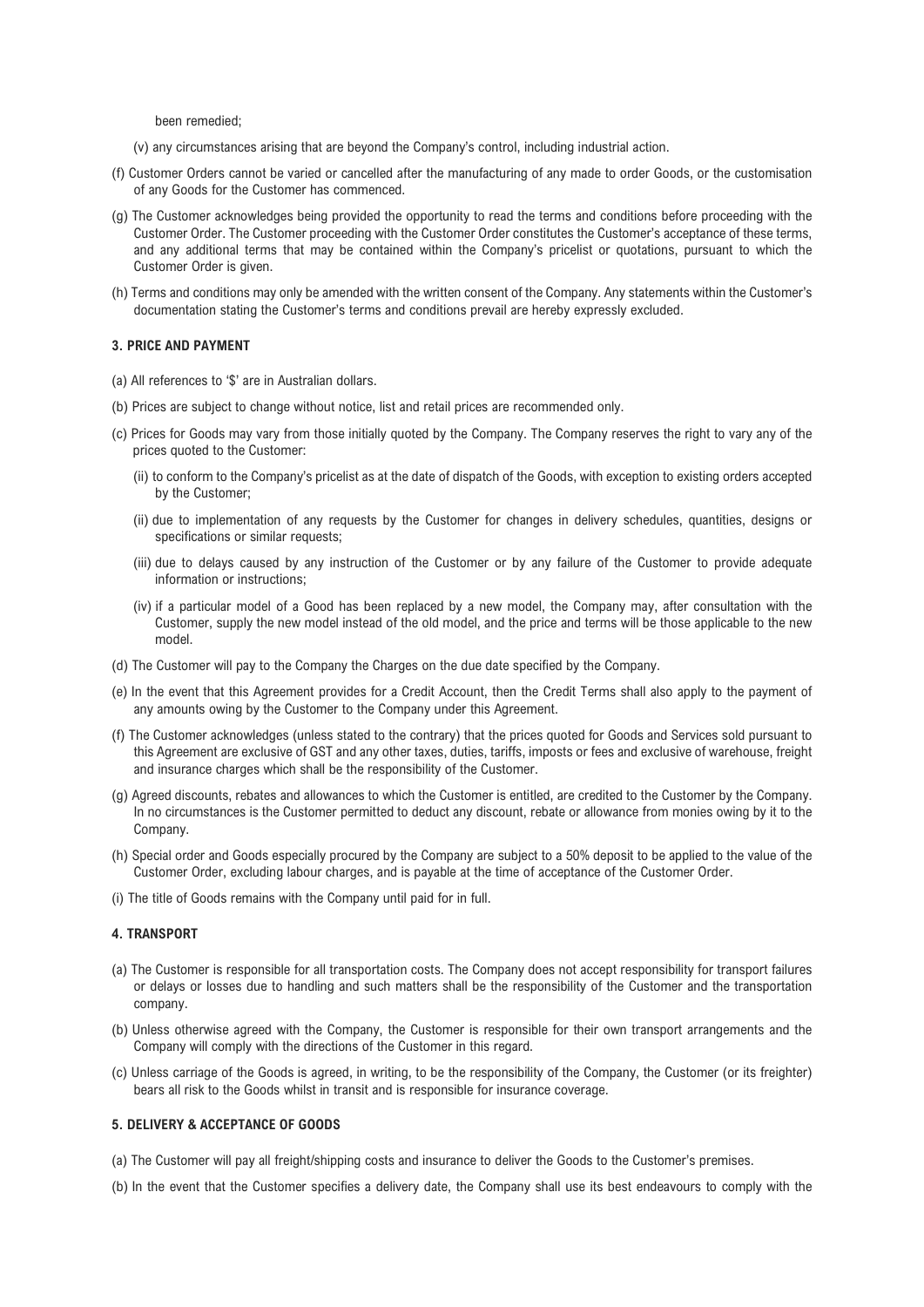Customer's request. In no circumstances will the Company be liable for any loss or damage of any kind whatsoever in the event that it is not able to comply with the Customer's request for delivery at a certain time. The Customer acknowledges and agrees that it will not make any claim against the Company for any loss or damage (including loss of revenue or increase in expenses) incurred as a result of late delivery.

- (c) Unless notified in writing to the Company, all Goods will be delivered to the address of the Customer as specified on the Customer Order. The Goods will have been deemed to have been delivered to the Customer, by the Company or the Company's agent, to the address of the Customer specified on the Customer Order. The Goods will have deemed to be collected by any person (whether arranged by the Company or the Customer) for the purposes of transporting Goods to the Customer.
- (d) Delivery of Goods to a third party nominated by the Customer is deemed to be delivery to the Customer for the purpose of this Agreement.
- (e) The Customer shall not be entitled to repudiate this Agreement as a result of the failure of the Company to deliver the Goods.
- (f) It is the responsibility of the Customer to inspect each delivery for loss or damage prior to accepting the Goods. The Customer will be deemed to have accepted the Goods as being in accordance with its order and received in good condition unless it notifies the Company and the freight/shipping company in the case of loss or damage, in writing, of any claim within 7 days of receipt of the Goods.

## 6. RETURN POLICY

(a) If the Goods fail to meet a guarantee as set out in the Australian Consumer Law, then:

- (i) Where the problem is minor, the Company may either provide a repair or offer the Customer a replacement or a refund (in the discretion of the Company);
- (ii) Where there is a major failure, the Customer may reject the Goods and (at its option) choose a refund or replacement.
- (b) The Company will not accept any return of Goods unless it has given prior written authorisation to the Customer for the return.
- (c) The Company reserves the right to refuse returns or refunds to Customers who change their mind. However, the Company may, in its absolute discretion, provide a credit in limited circumstances.
- (d) Goods returned must have been purchased from the Company, be within 14 days from receipt of sale, in a saleable condition, with its original packaging and accompanied by a relevant invoice number.
- (e) Special order and especially procured Goods are not entitled to credit.
- (f) If the Company elects to take back the Goods for any reason, such return shall be on the Company's terms. A 25% handling, re-packaging, and processing charge will be applied to the value of the Goods being returned.
- (g) The Customer is responsible for the costs of return of Goods unless otherwise specified in the Australian Consumer Law.

# 7. WARRANTIES

- (a) All warranty claims must be returned to the Company. All warranties whether express or implied and whether statutory or otherwise with regard to the Goods supplied by the Company as to quality, fitness for purpose or any other matter are hereby excluded except in so far as any such warranties are incapable of exclusion by law.
- (b) All claims for warranty must be made within the warranty period by returning the Goods to the Company at the Customer's expense with a completed warranty claim form and proof of purchase.
- (c) Any warranty provided by the Company shall not cover any defect or damage which may be caused by:
	- (i) failure on the part of the Customer to properly maintain the Goods; or
	- (ii) failure on the part of the Customer to follow any instructions or guidelines provided by the Company; or
	- (iii) any use of any Goods otherwise than for any application specified on any documentation supplied with the Goods; or
	- (iv) the continued use of any Goods after any defect becomes apparent to a reasonably prudent operator or user; or
	- (v) fair wear and tear, any accident or act of God.
- (d) Any warranty provided by the Company shall be voided in the event that the Goods are repaired or altered or replaced without the Company's consent.
- (e) Notwithstanding any other terms and conditions referred to in clause 2, but only to the extent permitted by the Competition and Consumer Act 2020 (Cth) or any other applicable law, the Company's liability under the Warranty shall be limited to, at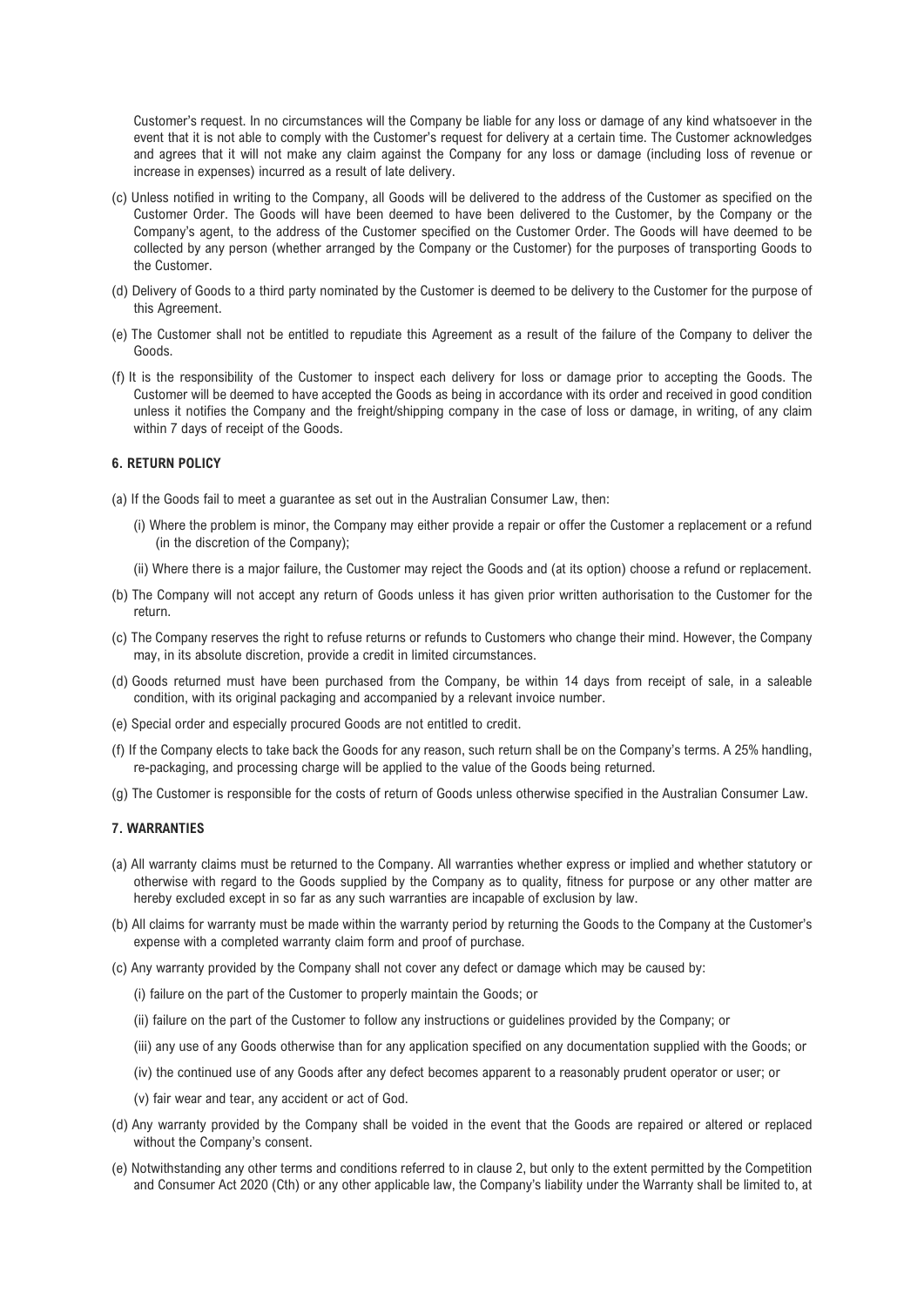the option of the Company, the replacement of Goods, refund of the purchase price or allowing credit in relation to the Goods.

- (f) Subject to clause 7(g), the Company warrants that it will, at its option, replace, rework, refund the price of or give a credit in relation to any Company branded Goods for defects in respect of materials or workmanship (the "Warranty"), except that Goods purchased on special order are not acceptable for credit. No claims will be recognised after 10 days from the date of invoice.
- (g) The Warranty shall be valid for a period as stated on the Company's website or quotations pursuant to which the Customer Order is given.
- (h) The Company distributes non-Company branded Goods in which case the Manufacturer warranty shall apply.
- (i) Where a manufacturing warranty exists then the Customer may only rely on such warranty and shall not be entitled to rescind or cancel the contract or sue the Company for damages or claim restitution arising out of any misrepresentation made to the Customer by any servants or agents of the Company. The Customer acknowledges that it has relied on its own skill and judgement in deciding to enter into this Agreement and has not relied on any representation, condition, warranty covenant or promise made for and on behalf of the Company.

## 8. LIMITATION OF LIABILITY

- (a) To the maximum extent permitted by law, the liability of the Company if any, under or arising for supply of Parts and or performance of Services or breach of any term, condition or warranty implied in or imposed upon the sale or supply of parts of performance of law is limited, at the option of the Company.
- (b) In the case of parts:
	- (i) the replacement of the Parts or the supply of equivalent Parts;
	- (ii) the repair of the Parts;
	- (iii) to the payment of the cost of replacing the Parts or of acquiring equivalent parts;
	- (iv) to the payment of the cost of having the Parts repaired.
- (c) In the case of services:
	- (i) the supply of the Services again;
	- (ii) the payment of the cost of having the Services supplied again.
- (d) Except as expressly provided above and to the extent permitted by law, the Company is not liable to the Customer for any loss or damage (including, without limitation, consequential or indirect loss or damage or loss of profits) howsoever caused which may be suffered or incurred or which may arise directly or indirectly in respect of the Parts or Services or the failure of the Company to comply with this Agreement.

#### 9. INTELLECTUAL PROPERTY

- (a) The Company shall retain the copyright in all drawings of any products produced for the Customer unless otherwise agreed in writing.
- (b) If the Customer provides the Company with any specifications, designs or drawings for the production or manufacture of any item(s) then the Customer hereby warrants that the use of these designs, drawings or specifications will not infringe any third party's rights and the Customer hereby indemnifies the Company against any claims, demands, suits or actions in relation thereto.

# 10. LIEN

(a) The Customer hereby acknowledges that the Company has a lien over all Goods in its possession belonging to the Customer to secure payment of any or all amounts outstanding from time to time.

## 11. TITLE AND RISK

- (a) Property in any Goods sold by the Company shall not pass to the Customer until the Customer has paid for the Goods in full and has paid all other monies outstanding under any other sale of Goods by the Company to the Customer.
- (b) Risk of loss or damage to the Goods passes to the Customer with possession. Until payment of the purchase price (and all other monies outstanding) the Customer is to insure the Goods against all risk. Any insurance claim in respect of loss or damage or destruction of the Goods is hereby assigned to the Company.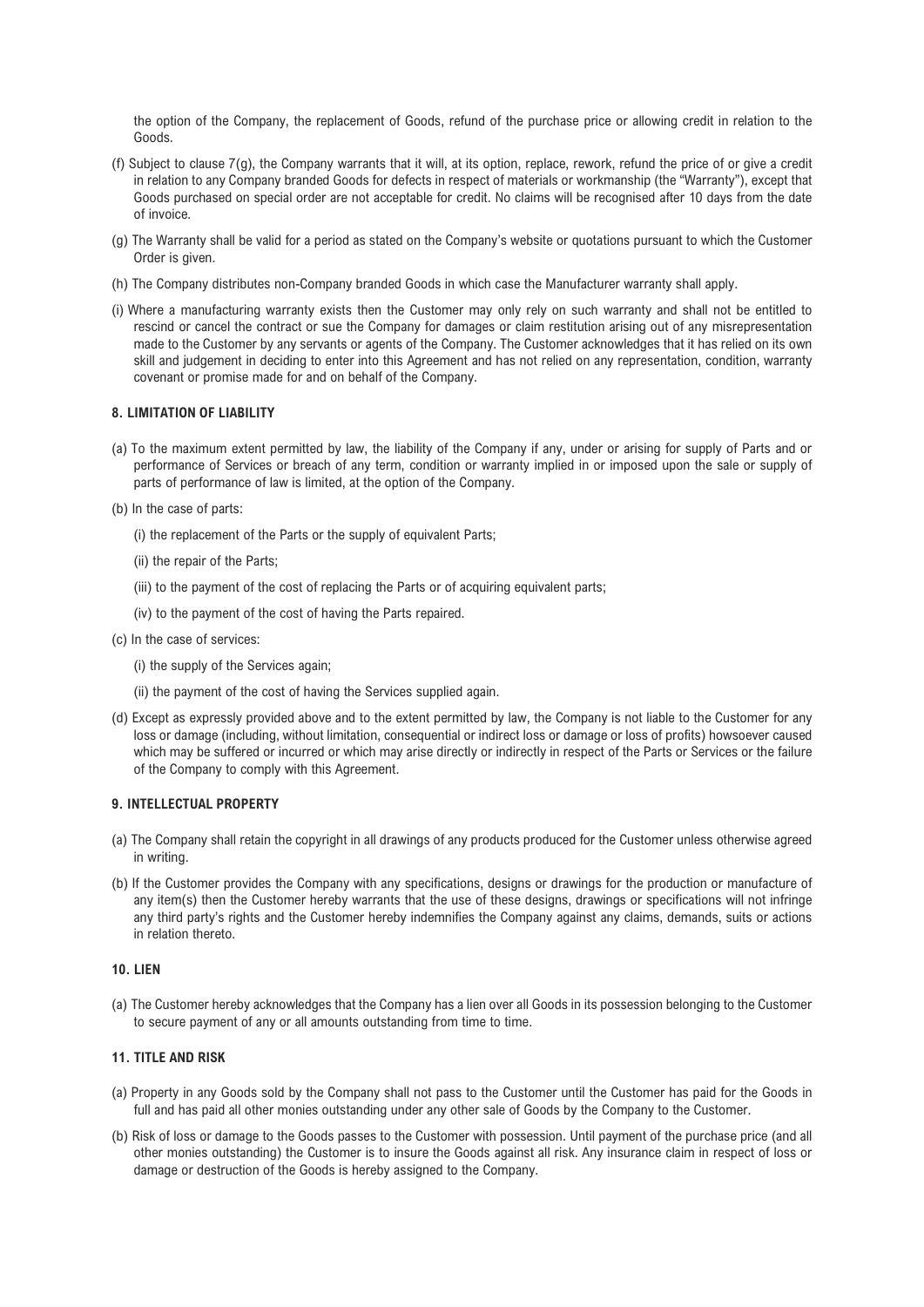(c) In the event that:

- (i) the Customer has failed to pay for the Goods as and when due;
- (ii) the Customer has breached any of the conditions of this Agreement;
- (iii) the Customer commits an act of bankruptcy or becomes bankrupt;
- (iv) a controller is appointed to the Customer;
- (v) the Customer is placed under external administration;
- (vi) the Customer enters into a scheme of arrangement with its creditors;
- (vii) execution is issued against the property of the Customer and is returned unsatisfied; or
- (viii) the Customer is insolvent; and
- (ix) then the Company may retake possession of any of its Goods which have been supplied to the Customer and for this purpose the Company may enter any premises belonging to or occupied by the Customer. The Customer hereby grants right of entry to the Company for the purpose of retaking possession of its Goods and indemnifies the Company, its servants, agents and employees in relation to any loss or damage occurring as a result of retaking possession of the Goods.
- (d) The Customer hereby indemnifies the Company against any loss or damage to the Goods howsoever arising.
- (e) The Customer is entitled to resell the Goods in the usual course of its business but the Company is to be paid from the proceeds of the sale the purchase price owed to the Company (and all other monies outstanding including interest, costs and collection costs) which proceeds, to the extent of the purchase price (and all other monies outstanding including interest, costs and collection costs) shall be kept in a separate account and held by the Customer in trust for the Company.
- (f) The Customer shall, on request, disclose to the Company all relevant information regarding the Goods and any sale thereof by the Customer.
- (g) Nothing in this Agreement entitles the Customer to return any Goods for a credit adjustment or otherwise, unless the Company has requested, in writing, that the Goods be returned. Transportation charges must be prepaid, and the original invoice number must accompany the returned Goods where the Company has made a request.
- (h) The risk in the Goods shall remain with the Company until delivery or collection of the Goods to or by the Customer or the Customer's agent, or in the case of the export market, delivery in accordance with pre-arranged terms between the Customer and a Company.

## 12. PERSONAL PROPERTIES SECURITIES ACT (PPSA)

- (a) Where this Agreement creates a security interest under the PPSA, the Customer acknowledges that the Company may register a purchase monies security interest on the Personal Property Securities Register and that the PPSA shall apply.
- (b) If this Agreement or any transaction contemplated by it gives rise to a security interest for the Company under the PPSA, then this clause 11 applies to enable the Company to secure the amount owing by the Customer to the Company in relation to Goods and also the performance of all of the Customer's other obligations under this Agreement.
- (c) The Customer consents to the Company perfecting its interest in the Goods (and any product to which Goods are attached or converted into by any process) by registration under the PPSA of the security interest that the Customer considers arises out of this Agreement.
- (d) The Customer and the Company agree to contract out of each provision which, under sections 115(1) and 115(7) of the PPPSA, they are permitted to contract out of, other than sections 117, 118, 134(1) and 135. To the extent permitted by law, the Customer also waives any rights that it might have (including to receive any notice) under sections 92, 93, 94, 95 and 96 of the PPSA.
- (e) To the extent permitted by the PPSA:
	- (i) the Customer waives its right to receive each notice which section 144 or 157 of the PPSA permits to be waived;
	- (ii) the Customer waives its right to receive anything from the Company under section 275 of the PPSA and agrees not to make any request of the Company under that section.
	- (iii) For the purposes of section 275 of the PPSA, the information of the kind mentioned in section 275(1) of the PPSA must not be disclosed by the Customer except where required by section 275(7) of the PPSA.
	- (iv) The Customer, when requested to do so by the Company, must do all things which the Company asks to ensure that this Agreement (including any purchase order) and any security interest granted under it is fully effective, enforceable and perfected with the priority required by the Company and otherwise enable the Company to exercise its rights in